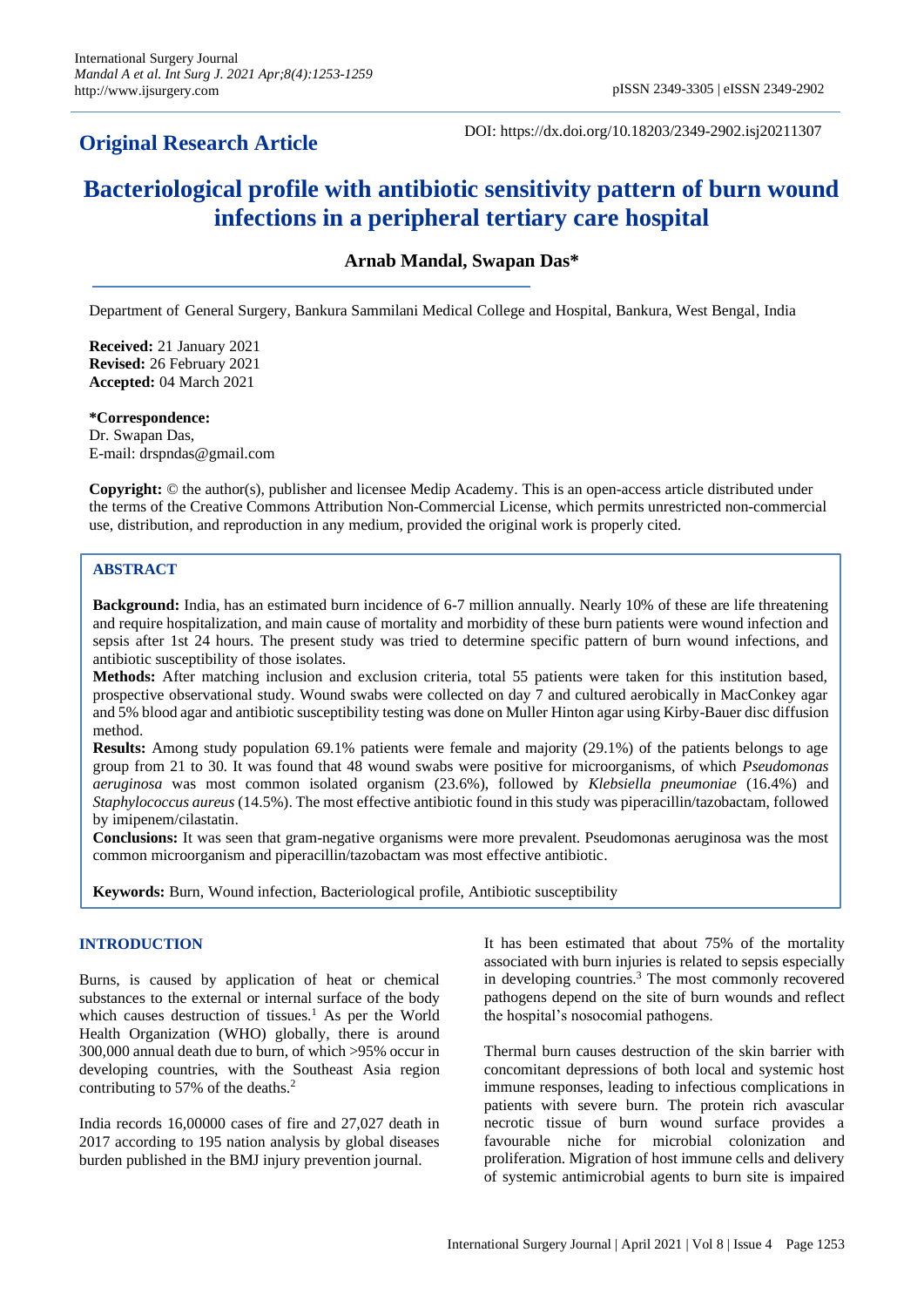due to toxic substance released by microorganisms and avascularity of eschar.

Burn wound infections are sterile immediately following injury but the normal bacteria present on the skin rapidly colonize open skin wounds within 72 hours. The causative organisms of burn wound and their characters change with time. In the early post burn period gram-positive organisms predominate and are replaced by gram negative organisms by the second week. The density of bacteria grows progressively if topical antimicrobial agents are not applied and the microorganisms penetrate the eschar by migration along sweat glands and hair follicles until they reach the eschar/nonviable tissue interface.

Additional microbial proliferation occurs in the sub-eschar space, enhancing the lysis of denatured collagen and sloughing of the eschar. Proliferating organisms in the subeschar space can invade the underlying viable tissue, when the density and invasiveness of the microorganism exceed the host's defence responses, leading to invasive wound infection and even systemic spread to remote tissues and organs and sepsis.

Certain strain-specific factors appear to be important in the pathogenesis of invasive burn wound infection such as the production of enzymes collagenase, elastase, protease and lipase can enhance the organism's ability to penetrate the eschar. Moreover, bacterial motility appears to be important in development of invasive infection. For instance, proteinases, collagenases and hyaluronidase produces by *Staphylococcus aureus*, digest the extracellular matrix and delayed wound healing. They also can excrete exotoxins, such as toxic shock syndrome toxin-1 and enterotoxins A, B and C which are responsible for development of toxic shock syndrome in a susceptible patient. Whereas, *Pseudomonas aeruginosa* produces a characteristic pigment (pyocyanin) which is toxic and exotoxin A produces by some proportion of strains, causes inhibition of protein synthesis and cell death, leading to local necrosis and septicaemia.

Many advancements have reduced the incidence of burn wound infections over the last few decades and these include, antimicrobial therapies both topical and systemic, early excision and closure of burn wound and the introduction of infection control measures in modern burn units such as isolation facilities. Deaths due to hypovolemia and hyperosmolar shock are uncommon now due to the advancement of resuscitation methods in burn patients, Meanwhile, sepsis is now the commonest cause of death following burn injury and contributes to almost 75-85% of all burn victim's deaths.6,7

First 24 hours all burn wounds are sterile so there is no need for antibiotic therapy in first 24 hours. Normally antibiotics prophylaxis should be avoided as prophylaxis does not reduce chances of infection. Sterility should be maintained during all procedures like catheterization, IV Line and Ryle's tube. Tetanus toxoid vaccine and tetanus immunoglobulin injection should be given for passive immunity. All burn units must have their own antibiogram whenever antibiotics are to be started for prevention or control of invasive sepsis. Entire bacterial flora found on patient's wound surface, should be covered by antibiotics. In case culture and sensitivity reports are not available, antibiotics are required to cover both gram negative and gram-positive bacteria. Fungal cover may also be required in some long-standing cases.

The objective of this study is to find out the microbiological profile of wounds of burn patients admitted this peripheral tertiary care hospital with antibiotics sensitivity pattern of these organisms. This will help us to determine proper empirical systemic antibiotic therapy for early management of septic episodes before the results of microbiologic cultures become available, thus reduce the morbidity and mortality of burn patients by controlling septic episodes as much as possible.

## **METHODS**

This is an institution based, prospective, observational study has been carried out in General Surgery Department of BSMCH from March 2019 to August 2020. The study population comprised of total 55 patients, satisfying below mentioned inclusion and exclusion criteria. The primary data for this study were patient's details and investigation reports, collected in predesigned case record form.

#### *Sample size*

Sample size is determined using following formula with adding 10% extra.

$$
n = Z^2 P (1 - P)/d^2
$$

Where, n=sample size; Z=confidence level=1.96 (for confidence interval 95%); P=expected prevalence=15%; d=precision=0.01

## *Inclusion criteria*

Patients of any genders, having burn injury more than 20% of TBSA.

## *Exclusion criteria*

Patients having burn injuries other than thermal burn i.e., electric burn, chemical burn and patients who have diabetes mellitus, HIV infection or any immunosuppressive disease or receiving immunosuppressive therapy in the preceding 6 months.

#### *Study technique*

This study has been conducted after getting ethical approval from institutional ethical committee and proper written informed consent from each patient or legally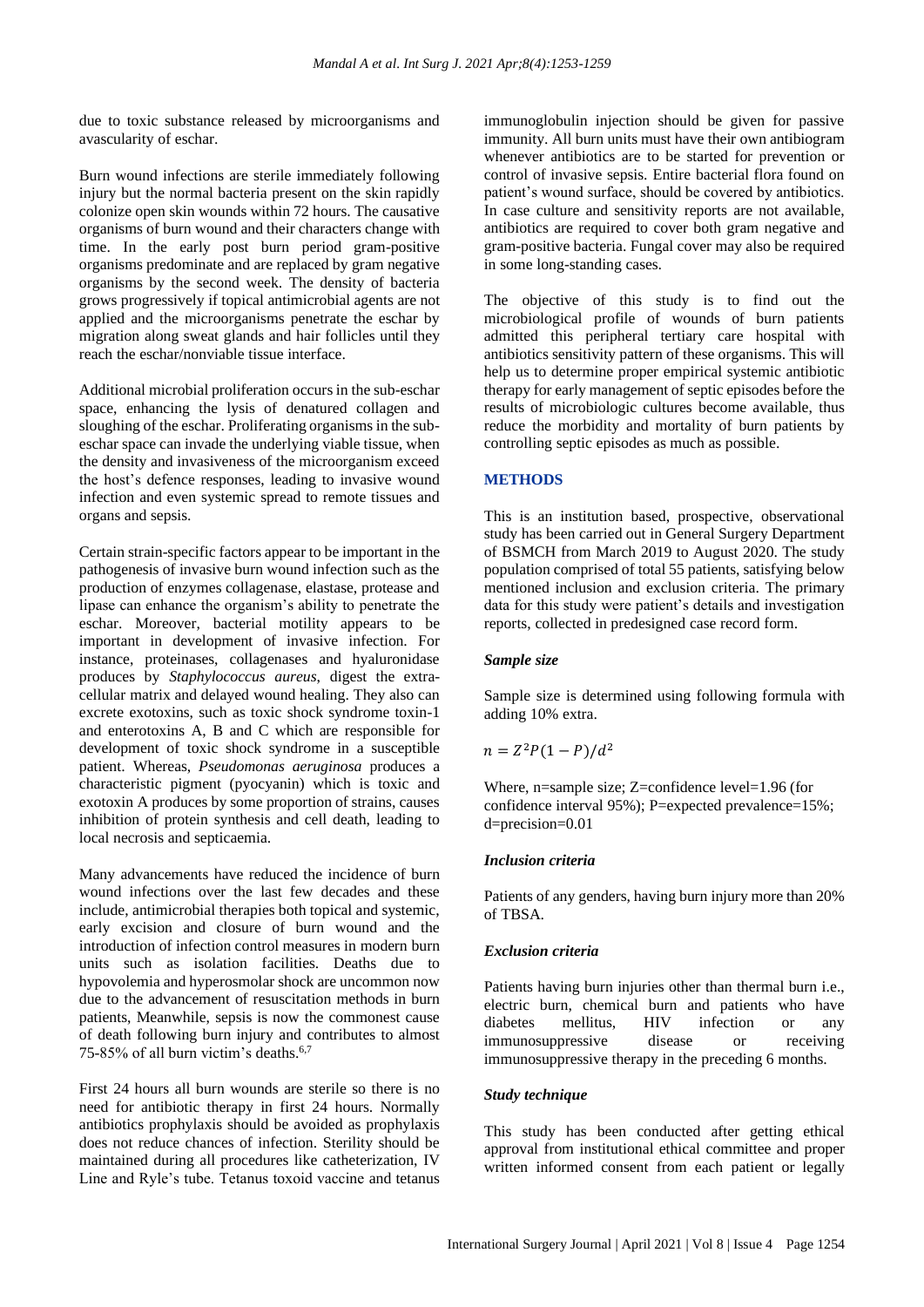acceptable representative of patient after explaining the study procedure to them in their own vernacular language.

Wound swabs were collected from the depth of the wound using sterile cotton swab, then samples were transported to the Institutional microbiology laboratory for culture and sensitivity. Swabs were inoculated evenly over two agar plates aerobically; MacConkey agar and 5% blood agar at  $37 \text{ °C}$  for 24 to 48 hours. After that the plates were examined for bacterial colony and growth was identified. Plates with no growth were discarded.

Antibiotic susceptibility testing of isolate was done on Muller Hinton agar using Kirby-Bauer disc diffusion method. Antibiotic susceptibility or resistance has been decided according to CLSI (formerly NCCLS) guideline by measuring zone of inhibition.

## **RESULTS**

#### *Distribution of age and sex*

Out of 55 patients 69.1% patients were female and 30.1% were male patients as shown in the Figure 1, and majority (29.1%) of the patients belongs to age group between 21 to 30 years as shown in Table 1.

#### **Table 1: Distribution of age of study population.**

| Age group (years) | <b>No. of patients</b> |
|-------------------|------------------------|
| < 10              | 5                      |
| $10 - 20$         | 3                      |
| 21-30             | 16                     |
| $31 - 40$         | 14                     |
| $41 - 50$         | 6                      |
| 51-60             | 5                      |
| $>60$             | 6                      |
| <b>Total</b>      | 55                     |



#### **Figure 1: Distribution of gender.**

#### *Distribution of isolates*

It was found that 48 wound swabs were positive for organisms (Figure 2), of which *Pseudomonas aeruginosa* was most common isolated organism, it is found in 23.6%

of study population, followed by *Klebsiella pneumoniae* (16.4%) and *Staphylococcus aureus* (14.5%). Other bacteria were *Escherichia coli, Klebsiella oxytoca, Proteus vulgaris, Proteus mirabilis, Citrobacter koseri, and MRSA* (Table 2).

#### **Table 2: Distribution of isolates.**

| <b>Isolated bacteria</b> | <b>Number</b>               |
|--------------------------|-----------------------------|
| Citrobacter koseri       | $\mathcal{D}_{\mathcal{L}}$ |
| Escherichia coli         | 5                           |
| Klebsiella oxytoca       | 4                           |
| Klebsiella pneumoniae    | 9                           |
| <b>MRSA</b>              |                             |
| <b>Proteus mirabilis</b> | 3                           |
| <b>Proteus vulgaris</b>  | 3                           |
| Pseudomonas aeruginosa   | 13                          |
| Staphylococcus aureus    | 8                           |
| <b>Total</b>             | 48                          |



**Figure 2: Distribution of swab culture report.**

#### *Antibiotic susceptibility of isolates*

The most effective antibiotic found in this study was piperacillin/tazobactam, followed by imipenem/cilastatin. Piperacillin/tazobactam was sensitive against 81.3% of isolated bacteria found in swab culture. The 2nd most effective antibiotic imipenem/cilastatin had sensitivity of 56.3%.

The most resistant antibiotic found in this study was ceftriaxone, it had resistance of 43.8% against isolated bacteria in this study. Ciprofloxacin was the 2nd most resistant antibiotic with 41.7% resistance. Distribution of antibiotic susceptibility shown in Table 3 and Figure 3.

The drug most effective against *Pseudomonas aeruginosa*, the most common isolate, were piperacillin/tazobactam followed by imipenem/cilastatin (Figure 4). Ceftriaxone, followed by ciprofloxacin were most resistant tested antibiotic to *Pseudomonas aeruginosa* with 46% and 38% resistance accordingly.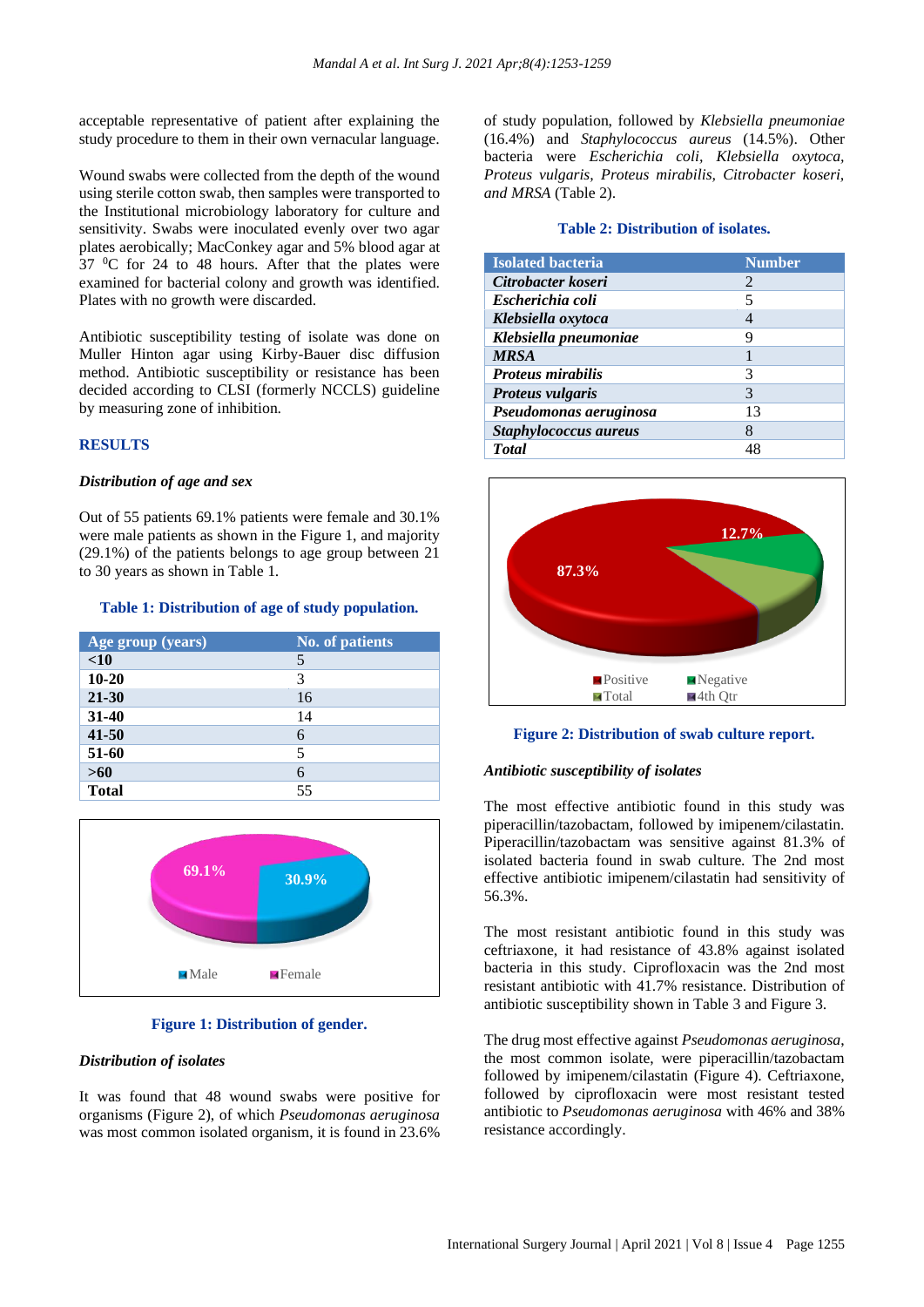

**Figure 3: Distribution of sensitivity and resistance pattern of antibiotics.**



**Figure 4: Antibiotic sensitivity pattern of** *Pseudomonas aeruginosa***.**

#### **DISCUSSION**

#### *Distribution of age and sex*

In this study majority of the patients belongs to age group between 21 to 40 years (54.5 %) and the youngest patient was 9 months of age and the oldest patient was 77 years of age. The mean age of the patients was 34.8 years. Similar results were seen by Chakraborty et al who reported that 56.6% of the cases were of 20-39 years age.<sup>8</sup>

Likewise, Jaiswal et al stated that most of the cases were between  $21-30$  years of age.<sup>9</sup>

Incidence was more in females than males. The incidence in female was 69.1% and in male it was 30.9%. This is similar to findings by Kaur et al, Rajput et al  $11$  and Ganesamoni et al. 10,11 In contrast, Ramakrishnan et al and Ekrami et al reported that the incidence was higher in males in their studies.<sup>12,13</sup>

High incidence of burns in females is probably due to occupational hazards of working in the kitchen as the kitchen is the most common place to receive a burn injury.

#### *Pattern of burn wound microbial colonization*

In the present study, the overall 87.3% wound sample found positive for microorganism and 12.7% sample was negative. This was comparable with findings of Srinivasan et al  $(86.3\%)$ .<sup>14</sup> Others have reported higher isolation rates such as 93% by Ramakrishnan et al and 95% by Kaur et al.10,12

A total 48 (87.3%) wound swab were positive for organisms, of which *Pseudomonas aeruginosa* was most common isolated organism, it is found in 23.6% of study population. *Pseudomonas aeruginosa* was most common isolated organism in a study conducted by Nagesha et al and the incidence was 40%.<sup>4</sup> Similar results were also found in other studies conducted by Bairy et al, Nagoba et al and Lari et al. 15-17 In contrast, study reports of Ozumba et al indicated a decrease in burn wound colonization with *Pseudomonas aeruginosa*. 18

It has been opined that with the advent of antibiotics against Gram positive organisms a significant rise in Pseudomonas infection of burned patients had occurred.<sup>4</sup> Prevalence of *Pseudomonas species* in the burn wards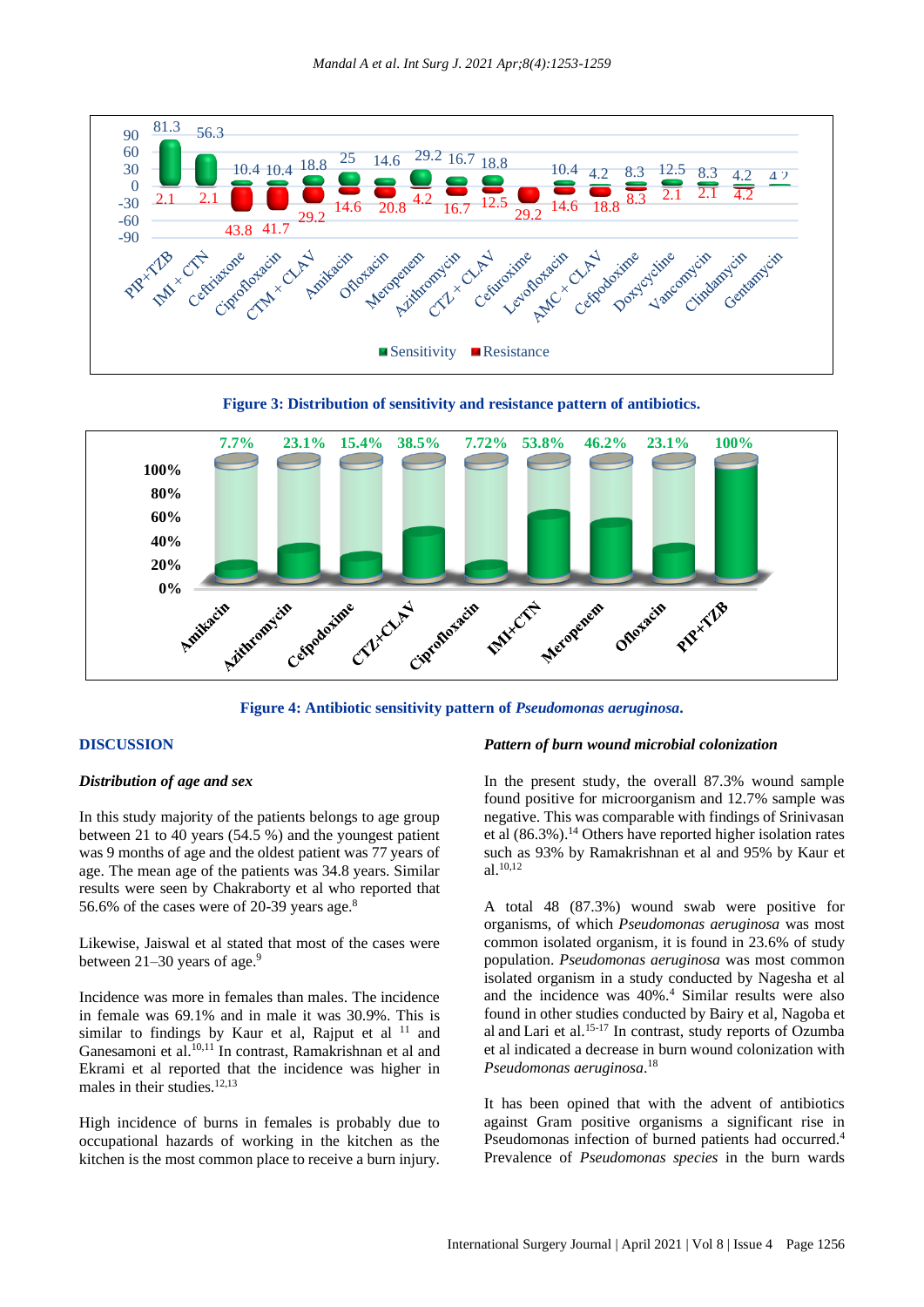maybe due to the fact that the organism thrives in a moist environment.<sup>11</sup>

The second most common isolate was *Klebsiella pneumoniae*. It was positive in 16.4% of burn patients of study population. Nasser et al in 2003 evaluated the pattern of burn wound colonization and found a high frequency of *Pseudomonas aeruginosa* (21.6%), followed by *Klebsiella pneumoniae* (15.2%).<sup>19</sup> Ozumba et al and Kehinde et al observed that *Klebsiella pneumoniae* was the most common organisms isolated from their burn patients.<sup>18-20</sup>

As for *Staphylococcus aureus*, they accounted for 14.5% of all the organisms isolated in our study. The incidence of Proteus species is reported at frequencies as high as 11% to no incidence at all.<sup>21</sup> In the present study, we found *Proteus mirabilis* and *Proteus vulgaris* had total incidence of 11% (5.5% each). In this present study we also found some other bacteria, these were *Klebsiella oxytoca, Citrobacter koseri and MRSA*.

Contrary to the findings in the pre-antibiotic era, the isolation of beta haemolytic streptococci from burn wounds has now become rare.<sup>11,22</sup> This was also confirmed in this study where we did not find any isolates of beta haemolytic streptococci.

*Acinetobacter baumannii* has also gained importance as an emerging nosocomial pathogen of burn wounds because of rapid increase in its resistance to a variety of antimicrobial agents.<sup>23</sup> Fortunately, in the present study we did not isolate this organism.

## *Pattern of antimicrobial sensitivity*

The antimicrobial sensitivity pattern of the isolate, to different antimicrobials agents varied depending on the isolated bacteria.

The most effective antibiotics found in this study was piperacillin/tazobactam (PIP+TZB), followed by Imipenem/cilastatin (IMI+CTN). Piperacillin/tazobactam was sensitive against 81.3% of isolated bacteria found after swab culture. The 2nd most effective antibiotics imipenem/cilastatin had sensitivity of 56.3%. The other antibiotics i.e. meropenem and amikacin had sensitivity of 29.2% and 25% accordingly. Rest tested antibiotics had sensitivity below 20%. On the other hand, amoxicillin/clavulanic acid, doxycycline, clindamycin was least sensitive against isolated bacteria with 4.2% sensitivity among the tested antibiotics. No isolated bacteria found sensitive to cefuroxime.

The most resistant antibiotics found in this study was ceftriaxone, the most commonly used antibiotics in our hospital. It had resistance of 43.8% against isolated bacteria in this study. Ciprofloxacin was the 2nd most resistant antibiotics found in this study. It was resistant against 41.7% of isolated bacteria. No isolated bacteria found resistant to gentamicin.

The drugs most effective against *Pseudomonas aeruginosa*, the most common isolate, were piperacillin/tazobactam (sensitivity 100%) followed by imipenem/cilastatin (sensitivity 53.8%). Ceftriaxone, followed by ciprofloxacin were most resistant tested antibiotics to Pseudomonas aeruginosa with 46% and 38% resistance accordingly.

Piperacillin/tazobactam (81.3%) was effective against all the isolates, followed by second most effective drug was imipenem showing 56.3% sensitivity. This is in accordance with a study by Guggenheim et al.<sup>24</sup> Klebsiella pneumoniae accounted for 16.4% of all the isolates. It found highly sensitive against piperacillin/tazobactam, meropenem and imipenem/cilastatin. The other gramnegative isolates, namely *Escherichia coli, Proteus mirabilis* and *Citrobacter koseri* showed good sensitivity to imipenem/cilastatin and piperacillin/tazobactam.

Mehta et al saw a significantly high percentage of resistance among gram negative bacilli to aminoglycosides, ciprofloxacin, carbenicillin, tobramycin and ceftriaxone.<sup>25</sup> But in comparison, the combination of imipenem with cefoperazone/sulbactam were found to be effective. Macedo et al and Lari et al also reported a high degree of resistance to antimicrobial agents. $26,27$ 

The gram-positive isolates showed 100% sensitivity to vancomycin and linezolid, followed by 94.29% sensitivity to piperacillin/tazobactam. Only 24.29% of the isolates were sensitive to penicillin. We found that 10.25% of the isolates of *Staphylococcus aureus* were methicillin resistant. This had less incidence with other studies on MRSA in burn patients by Rajput et al and Oncul et al.<sup>11,28</sup>

Resistance to antibiotics in burn isolates reported previously has shown a gradual increase over time.<sup>21</sup> Many studies have shown that most of the organisms causing infection in burn patients are highly resistant to routinely used antibiotics.<sup>29</sup>

The resulting antibiograms were concerning because the predominant bacterial isolates were relatively resistant to antibiotics available commonly, more economical antimicrobials. However, this was not entirely un-expected as hospitals are an important breeding ground for the development and spread of antibiotic resistance. This is the consequence of exposing to heavy antibiotic use, a high density of patient population in frequent contact with health care staff and patient attendant increases the risk of cross infection.

## *Limitations*

This study has several limitation as single wound swab was taken from every patient on day 5 changes of microorganisms during hospital stay cannot be assessed. Furthermore, antibiotics susceptibility pattern of individual microorganism is not shown in this study. In this study small number of samples is taken for limited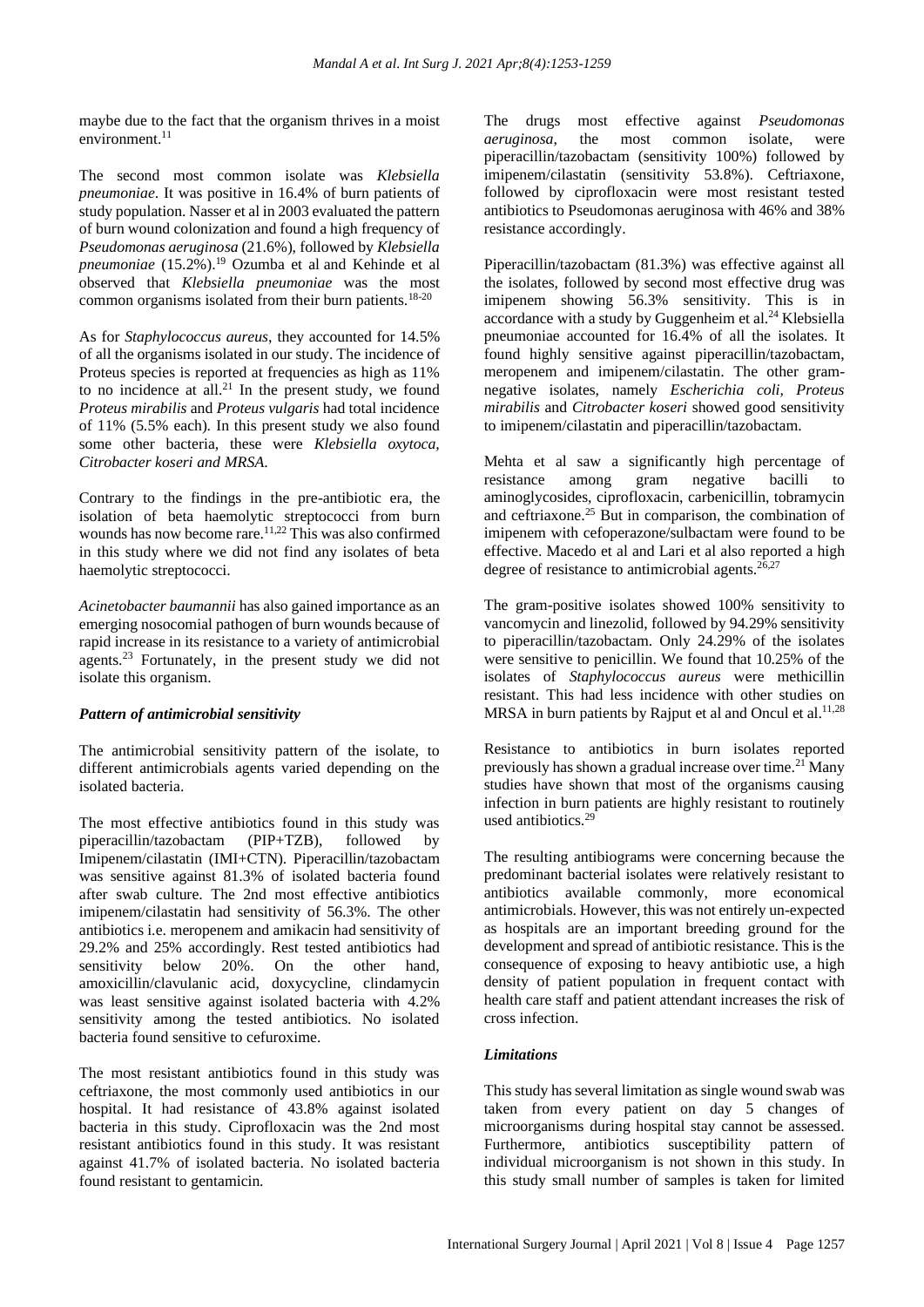duration of time, so further long duration study with bigger sample size in needed for accurate determination of microorganism and antibiotics susceptibility pattern for empirical antibiotics therapy. In our institution Sterility of overcrowded female burn ward is poor than male burn ward, but this factor is not count in this study.

#### **CONCLUSION**

It was seen that gram-negative organisms were more prevalent. Pseudomonas aeruginosa was the most common microorganism and piperacillin/tazobactam was most effective, so piperacillin/tazobactam can be given as empirical systemic antibiotic therapy for early management of septic episodes before the results of microbiologic cultures become available.

#### *Funding: No funding sources*

*Conflict of interest: None declared*

*Ethical approval: The study was approved by the Institutional Ethics Committee, BSMCH, Bankura, West Bengal, India*

#### **REFERENCES**

- 1. Mestri SC. Role of Doctors in dowry deaths. JFMT. 1992;3(4).
- 2. Baker CC, Miller CL, Trunkey DD. Predicting fatal sepsis in burn patients. J Trauma. 1979;19:641-8.
- 3. Donati L, Scammazo F, Gervasoni M, Magliano A, Stankow B, et al. Infection andantibiotic therapy in 4000 burned patients in Milani Italy between 1976 and 1988. Burns. 1993;4:345-8.
- 4. Nagesha CN, Shenoy KJ, Chandrashekar MR. Study of burn sepsis with special reference to Pseudomonas aeruginosa. J Indian Med Assoc. 1996;94(6):230-3.
- 5. American Burn Association. National Burn Repository 2016 Report Chicago, IL. 2016. Available at: https://ameriburn.siteym.com/general/custom.asp?page=NBRReports. Accessed on: 15 January 2021.
- 6. Church D, Elsayed S, Reid O, Winston B, Lindsay R. Burn wound infections. Clin Microbiol Rev. 2006;19:403-34.
- 7. Bang RL, Sharma PN, Sanyal SC, Al Najjadah I. Septicaemia after burn injury: A comparative study. Burns. 2002;28:746-51.
- 8. Chakraborty S, Bisoi S, Chattopadhyay D, Mishra R, Bhattacharya N, Biswas B. A study on demographic and clinical profile of burn patients in a Apex institute of West Bengal. Indian J Public Health. 2010;54(1):27-9.
- 9. Jaiswal AK, Aggarwal H, Solanki P, Lubana PS, Mathur RK, Odiya S. Epidemiological and sociocultural study of burn patients in M. Y hospital, Indore, India. Indian J Plast Surg. 2007;40(2):158- 63.
- 10. Kaur H, Bhat J, Anvikar AR, Rao S, Gadge V. Bacterial profile of blood and burn wound infections

in burn patients. Proceedings of National Symposium on Tribal Health. 2006;89-95.

- 11. Rajput A, Singh KP, Kumar V, Sexena R, Singh RK. Antibacterial resistance pattern of aerobic bacteria isolates from burn patients in tertiary care hospital. Biomed Res. 2008;19(1):1-4.
- 12. Ramakrishnan MK, Sankar J, Venkatraman J, Ramesh J. Infection in burn patients – experience in a tertiary care hospital. Burns. 2006;32:594-6.
- 13. Ekrami A, Kalantar E. Bacterial infections in burn patients at a burn hospital in Iran. Indian J Med Res. 2007;126:541-4.
- 14. Srinivasan S, Vartak AM, Patil A, Saldanha J. Bacteriology of the burn wound at the Bai Jerbai Wadia hospital for children, Mumbai, India – A 13 year study, Part I – Bacteriological profile. Indian J Plast Surg. 2009;42(2):213-8.
- 15. Bairy I, Shivananda PG. Aerobic bacterial flora of burn wound infection. Ind J Surg. 1997;59:215-8.
- 16. Nagoba BS, Deshmukh SR, Wadher BJ, Pathan AB. Bacteriological analysis of burn sepsis. Indian J Med Sci. 1999;53:216-9.
- 17. Lari AR, Alaghehbandan R. Nosocomial infections in an Iranian burn care center. Burns. 2000;26:737- 40.
- 18. Ozumba UC, Jiburum BC. Bacteriology of burn wounds in Enugu, Nigeria. Burns. 2000;26:178-80.
- 19. Nasser S, Mabrouk A, Maher A. Colonization of burn wounds in Ains Shams University burn unit. Burns. 2003;29:229-33.
- 20. Kehinde AO, Ademola SA, Okesola AO, Oluwatosin OM, Bakare RA. Pattern of bacterial pathogens in burn wound infections in Ibadan, Nigeria. Ann Burns Fire Disasters. 2004;17(1):12-5.
- 21. Agnihotri N, Gupta V, Joshi RM. Aerobic bacterial isolates from burn wound infections and their antibiograms – a five year study. Burns. 2004;30:241-3.
- 22. Komolafe OO, James J, Kalongolera L, Makoka M. Bacteriology of burns at the Queen Elizabeth Central Hospital, Blantyre, Malawi. Burns. 2003;29:235-8.
- 23. Sengupta S, Kumar P, Ciraj AM, Shivananda PG. Acinetobacter baumanii –An emerging nosocomial pathogen in the burn unit Manipal, India. Burns. 2001;27:140-4.
- 24. Guggenheim M, Zbinden R, Handschin AE, Gohritz A, Altintas MA, Giovanoli P. Changes in bacterial isolates from burn wounds and their antibiograms: A 20 year study (1986-2005). Burns. 2009;35:553-60.
- 25. Mehta M, Dutta P, Gupta V. Bacterial isolates from burn wound infections and their antibiograms: A eight-year study. Indian J Plast Surg. 2007;40(1):25- 8.
- 26. de Macedo JLS, Santos JB. Bacterial and fungal colonization of burn wounds. Mem Inst Oswaldo Cruz, Rio de Janeiro. 2005;100(5):535-9.
- 27. Rastegar Lari AR, Alaghehbandan R, Akhlaghi L. Burn wound infections and antimicrobial resistance in Tehran, Iran: an increasing problem. Ann Burn Fire Disasters. 2005;18(2):68-73.